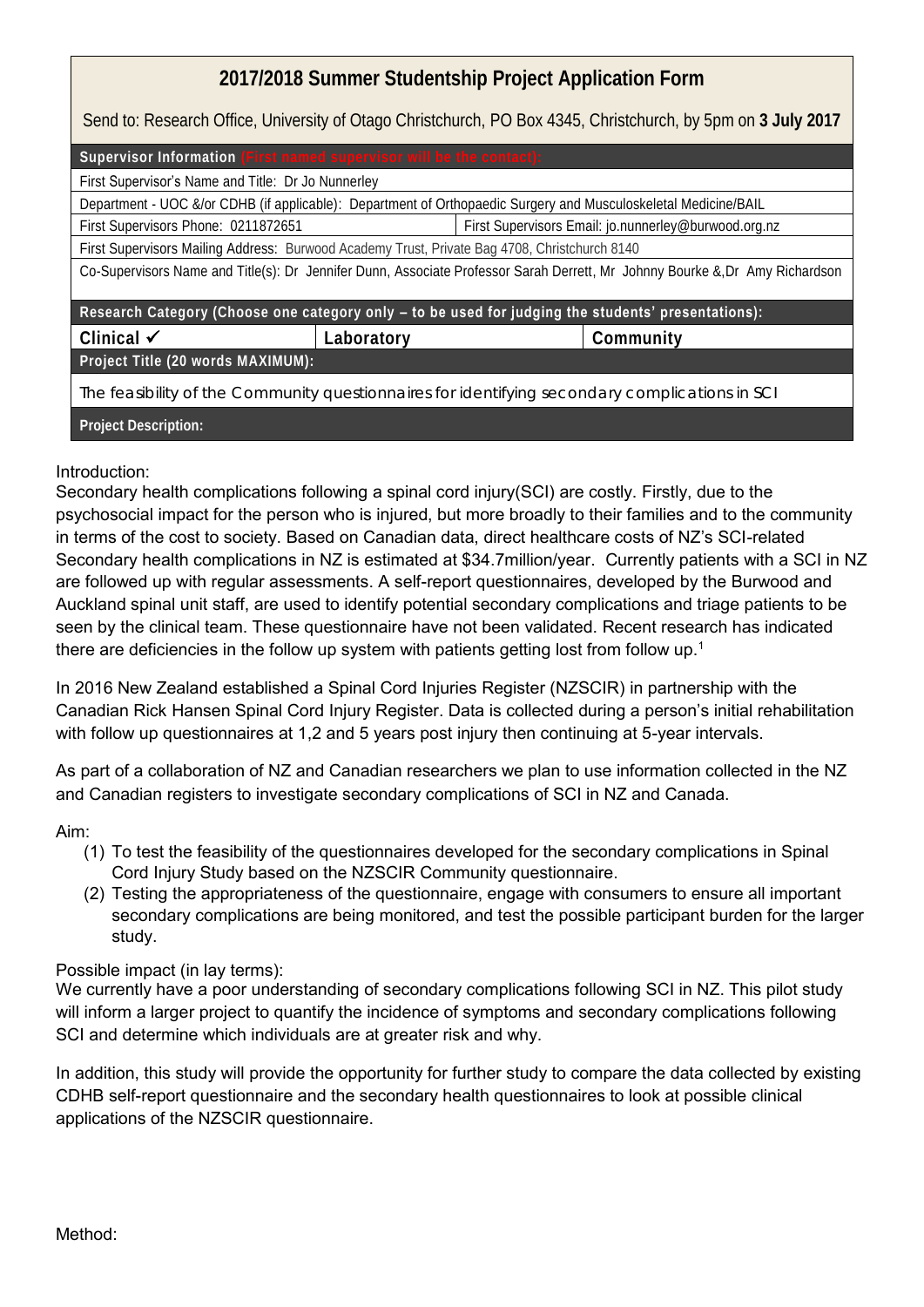A mapping exercise across the questionnaires used in the NZSCIR community questionnaire, the ASRU and BSU remote questionnaires will be completed.

Testing of the questionnaires proposed for the secondary complications study to test the content timing and appropriateness of the questions/measures used. The proposed secondary complications questionnaire consisting of the standard questionnaires from the NZSCIR, supplemented with health-related quality of life  $(EQ-5D)^2$ , disability (WHODAS II 12-item)<sup>3</sup>, Life Satisfaction <sup>4</sup>, an SCI-needs measure, and Participation in Daily Activities Questionnaire<sup>5</sup> (PDAQ) will be tested online, in written form and in-person to assess the feasibility and -experience of different administration methods. The content and pragmatics of completion and will be assessed.

In addition, a convenience sample of all patients followed up by the existing remote self-report questionnaire from the Burwood Spinal Unit in 2016 and 2017 (n=208) will have their Burwood spinal Unit questionnaire results audited to identify the secondary complications described by patients

Data will be recorded on an Microsoft Excel spreadsheet, and analysed descriptively.